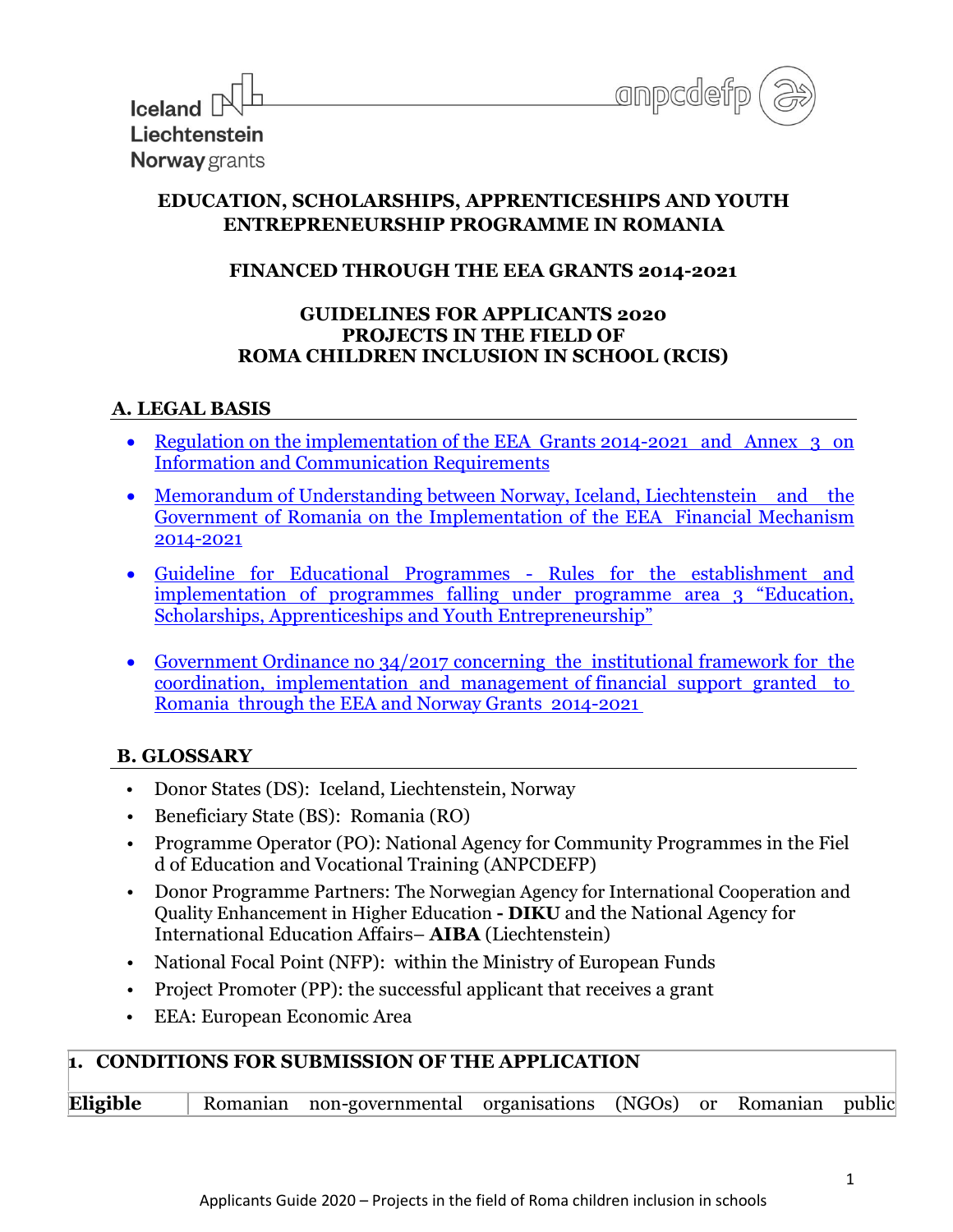| applicants                     | institutions active in the field of Roma children inclusion, on behalf of a<br>consortium.                                                                                                                                                                                                                                                                                                                                                                                              |  |  |  |  |  |  |
|--------------------------------|-----------------------------------------------------------------------------------------------------------------------------------------------------------------------------------------------------------------------------------------------------------------------------------------------------------------------------------------------------------------------------------------------------------------------------------------------------------------------------------------|--|--|--|--|--|--|
|                                | The successful applicant will become the Project Promoter (coordinator of the<br>consortium).                                                                                                                                                                                                                                                                                                                                                                                           |  |  |  |  |  |  |
|                                | NB: an applicant may have only one application per call. If several<br>applications are submitted by the same applicant, only the first, in<br>chronological order, will be taken into account.                                                                                                                                                                                                                                                                                         |  |  |  |  |  |  |
| Eligible<br>partners in<br>the | Minimum 5 and maximum 6 Romanian schools enrolling at least 20% of Roma<br>children                                                                                                                                                                                                                                                                                                                                                                                                     |  |  |  |  |  |  |
| consortium                     | <b>NB:</b> a school can become a partner only in one project (consortium) per call, no<br>matter the applicant. If a school will participate, within the same call, in $2$<br>different projects with 2 different applicants, both projects will be declared<br><i>ineligible.</i>                                                                                                                                                                                                      |  |  |  |  |  |  |
| <b>Description</b>             | The general objective of the Programme – to enhance the human capital and<br>knowledge base in Romania – is materialised in the field of Roma children inclusion<br>in school (RCIS) through <b>national projects.</b>                                                                                                                                                                                                                                                                  |  |  |  |  |  |  |
|                                | The aim of the national projects is to increase the institutional capacity of schools to<br>ensure an effective inclusion of Roma children. These projects are expected to bring<br>positive and long-lasting effects on the participating schools and on the persons<br>directly or indirectly involved in the organised activities.                                                                                                                                                   |  |  |  |  |  |  |
|                                | A project shall be submitted and implemented in a consortium composed of one<br>coordinator and min. $5$ – max. 6 schools, with Roma children amounting to at least<br>20% of students enrolled.                                                                                                                                                                                                                                                                                        |  |  |  |  |  |  |
|                                | The co-ordinator works together with partner schools to achieve the objectives,<br>define and implement the project activities.                                                                                                                                                                                                                                                                                                                                                         |  |  |  |  |  |  |
|                                | The projects shall include the following compulsory activities:<br>• training of teachers working with the Roma children;                                                                                                                                                                                                                                                                                                                                                               |  |  |  |  |  |  |
|                                | development of curriculum on inclusiveness and multicultural environment;                                                                                                                                                                                                                                                                                                                                                                                                               |  |  |  |  |  |  |
|                                | Learning/awareness raising activities on discrimination issues, organised for<br>$\bullet$<br>Roma and non-Roma parents together;                                                                                                                                                                                                                                                                                                                                                       |  |  |  |  |  |  |
|                                | awareness raising activities on inclusion issues and developing competences,<br>organised for Roma and non-Roma pupils together.                                                                                                                                                                                                                                                                                                                                                        |  |  |  |  |  |  |
|                                | Romanian trainers/facilitators and experts from the Donor States (DS) might be<br>involved in the project activities. Their expertise should be relevant for the activities they<br>are involved in. Experts could be, for example: trainers, facilitators, consultants in the fields<br>related to the project (education, curriculum development, democracy, human rights,<br>children rights, inclusion of vulnerable groups, anti-discrimination, tolerance, citizenship,<br>etc.). |  |  |  |  |  |  |
|                                | Projects should propose innovative ways and/or complementarity to other projects<br>already carried out, in order to:                                                                                                                                                                                                                                                                                                                                                                   |  |  |  |  |  |  |
|                                | Improve teachers' skills regarding the Roma pupils inclusion;                                                                                                                                                                                                                                                                                                                                                                                                                           |  |  |  |  |  |  |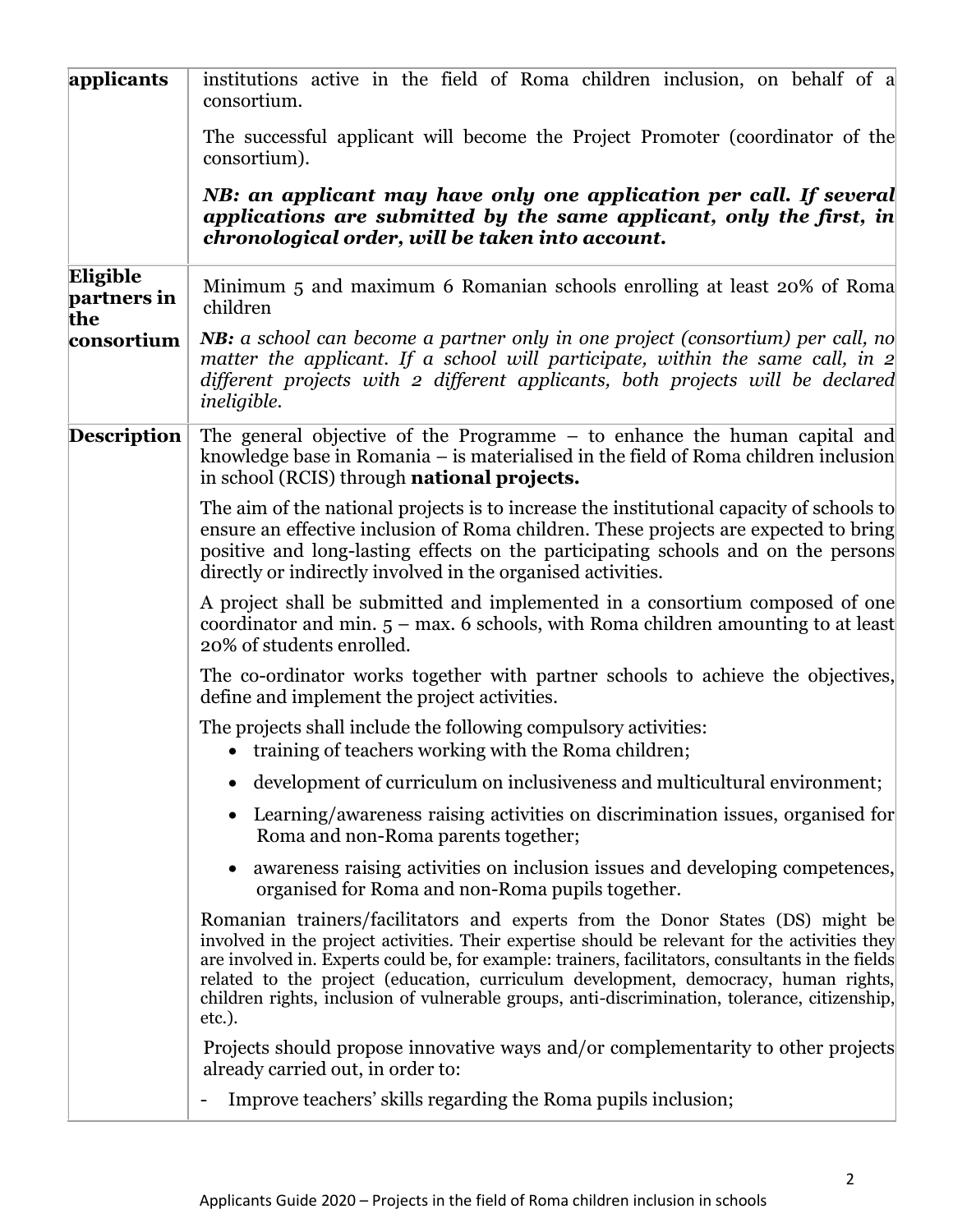|             | Increase the share of staff (teachers) in partner schools who declare better skills<br>/ competencies regarding the Roma pupils inclusion;                                                                                                      |
|-------------|-------------------------------------------------------------------------------------------------------------------------------------------------------------------------------------------------------------------------------------------------|
|             | Develop curricula on inclusiveness and multicultural environment;<br>$\blacksquare$                                                                                                                                                             |
|             | Increase the number of Roma and non-Roma parents participating in joint<br>$\blacksquare$<br>learning activities on discrimination issues;                                                                                                      |
|             | Increase the number of Roma and non-Roma pupils involved in joint activities<br>on inclusion issues;                                                                                                                                            |
|             | Increase the rate of pupils' satisfaction (satisfied and very satisfied) when<br>participating in these joint activities on inclusion issues;                                                                                                   |
|             | Reduce the percentage of Roma pupils experiencing discrimination (from the<br>part of the teachers and colleagues) in partner schools.                                                                                                          |
|             | The learning outcomes of the participants in training activities with teachers<br>working with Roma children will be valorised by improving the institutional<br>capacity of the schools to ensure an effective inclusion of Roma children.     |
|             | NB:                                                                                                                                                                                                                                             |
|             | 1. in each project a minimum of 60 teachers working with the Roma children shall<br>be involved in training activities;                                                                                                                         |
|             | 2. in each project a minimum of 70 parents (Roma and non-Roma) shall be involved<br>in learning/awareness raising activities on discrimination issues;                                                                                          |
|             | 3. in each project a minimum of 200 pupils (Roma and non-Roma) shall be<br>involved in awareness raising activities on inclusion issues;                                                                                                        |
|             | 4. in each project a minimum of 6 new curricula or teaching materials on<br>inclusiveness and multicultural environment shall be developed;                                                                                                     |
|             | 5. each learning/awareness raising activity for parents shall be organised for Roma<br>and non-Roma parents together and shall include minimum 40% of Roma<br>parents each. A mixed composition of the group shall be assured in each activity; |
|             | 6. each awareness raising activity for pupils shall be organised for Roma and non-<br>Roma pupils together and shall include minimum 40% of Roma pupils each. A<br>mixt composition of the group shall be assured in each activity;             |
|             | 7. in other activities (if applicable) with parents or children, a balanced<br>participation of Roma and non-Roma parents, respective Roma and non-Roma<br>children should be assured;                                                          |
|             | 8. each project shall have its own website or webpage in order to disseminate the<br>project objectives, activities, results (outputs, outcomes and impact), etc.                                                                               |
| Who can     | The target groups of the projects are:                                                                                                                                                                                                          |
| participate | teachers working with the Roma children, from partner schools;                                                                                                                                                                                  |
|             | Roma and non-Roma parents of pupils from partner schools;<br>$\bullet$                                                                                                                                                                          |
|             | Roma and non-Roma pupils from partner schools.<br>$\bullet$                                                                                                                                                                                     |
|             | Others participants in project activities may include: representatives of the                                                                                                                                                                   |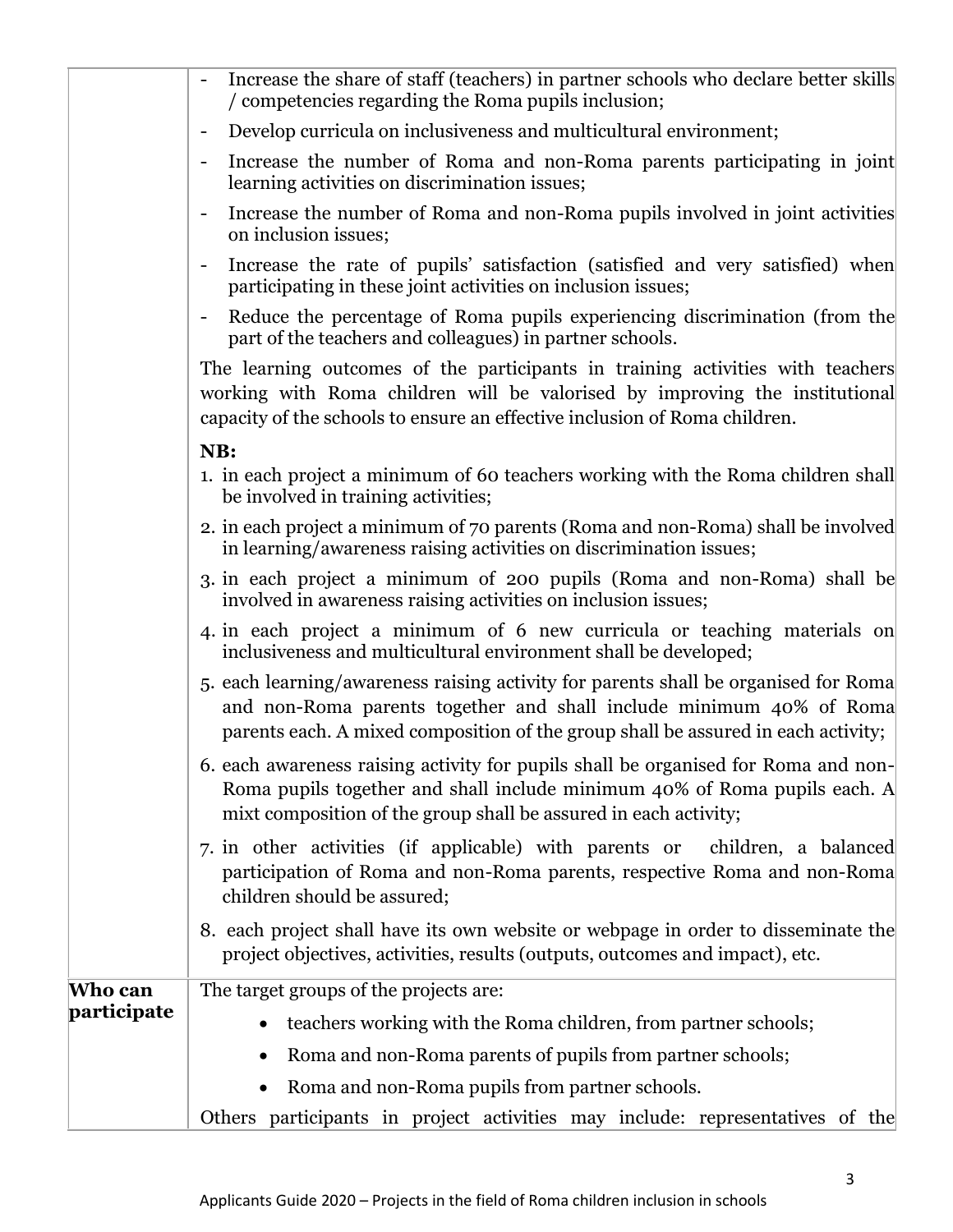|                                       | local/national authorities, local/county/national institutions from the education<br>system, city/town hall, NGOs working with children on inclusion and/or<br>discrimination issues, stakeholders supporting local schools, professionals active in<br>the field, etc.                                                                                                                                                                                                                                                    |
|---------------------------------------|----------------------------------------------------------------------------------------------------------------------------------------------------------------------------------------------------------------------------------------------------------------------------------------------------------------------------------------------------------------------------------------------------------------------------------------------------------------------------------------------------------------------------|
|                                       | N.B.                                                                                                                                                                                                                                                                                                                                                                                                                                                                                                                       |
|                                       | 1. The number of teachers trained, parents and pupils involved in activities<br>depends on the institutional needs of each partner school and on the project<br><i>objectives.</i>                                                                                                                                                                                                                                                                                                                                         |
|                                       | 2. In order for the participants in the project to declare their Roma ethnicity -<br>declaration on their own responsibility – the standard form provided by the PO will<br>be used. In case the Roma people participating in the project (parents and pupils)<br>do not agree to declare their or their children ethnicity, the assumption of the<br>ethnicity of adults and minors (parents and children) will be realised through an<br>official document issued by the legal representative of the school in question. |
| Eligible                              | 1) Training of teachers working with the Roma children on topics concerning:                                                                                                                                                                                                                                                                                                                                                                                                                                               |
| activities                            | teaching approaches centred on the pupil;<br>$\bullet$                                                                                                                                                                                                                                                                                                                                                                                                                                                                     |
|                                       | inclusive school and teaching in a multicultural environment;<br>$\bullet$                                                                                                                                                                                                                                                                                                                                                                                                                                                 |
|                                       | democracy and citizenship education;                                                                                                                                                                                                                                                                                                                                                                                                                                                                                       |
|                                       | human/pupils' rights, tolerance, anti-discrimination, etc.;                                                                                                                                                                                                                                                                                                                                                                                                                                                                |
|                                       | 2) Development of curriculum (intellectual outputs <sup>1</sup> ): elaboration of new optional<br>curricula and/or<br>teaching materials on inclusiveness<br>and<br>multicultural<br>environment;                                                                                                                                                                                                                                                                                                                          |
|                                       | 3) Extra-curricular activities for Roma and non-Roma parents together: learning /<br>raising awareness on discrimination issues, fostering social inclusion and tolerance,<br>human/pupil' rights;                                                                                                                                                                                                                                                                                                                         |
|                                       | 4) Extra-curricular activities for Roma and non-Roma pupils together: raising<br>awareness on inclusion issues, fostering social inclusion and competences.                                                                                                                                                                                                                                                                                                                                                                |
| <b>Application</b><br>procedure       | The application form and annexes will be sent electronically to the PO, at the<br>following e-mail address: projecte_RCIS@eea4edu.ro                                                                                                                                                                                                                                                                                                                                                                                       |
| <b>Deadline</b><br>for<br>application | Applicants shall submit their application by $04/06/2021$ , 13.00 hours at the<br>latest (Romanian time).                                                                                                                                                                                                                                                                                                                                                                                                                  |

 $1$  2. An intellectual output is a substantial, tangible, original, transferrable (at least at the level of the consortium members) product which may be quantified, prove the potential for large-scale use, exploitation and impact.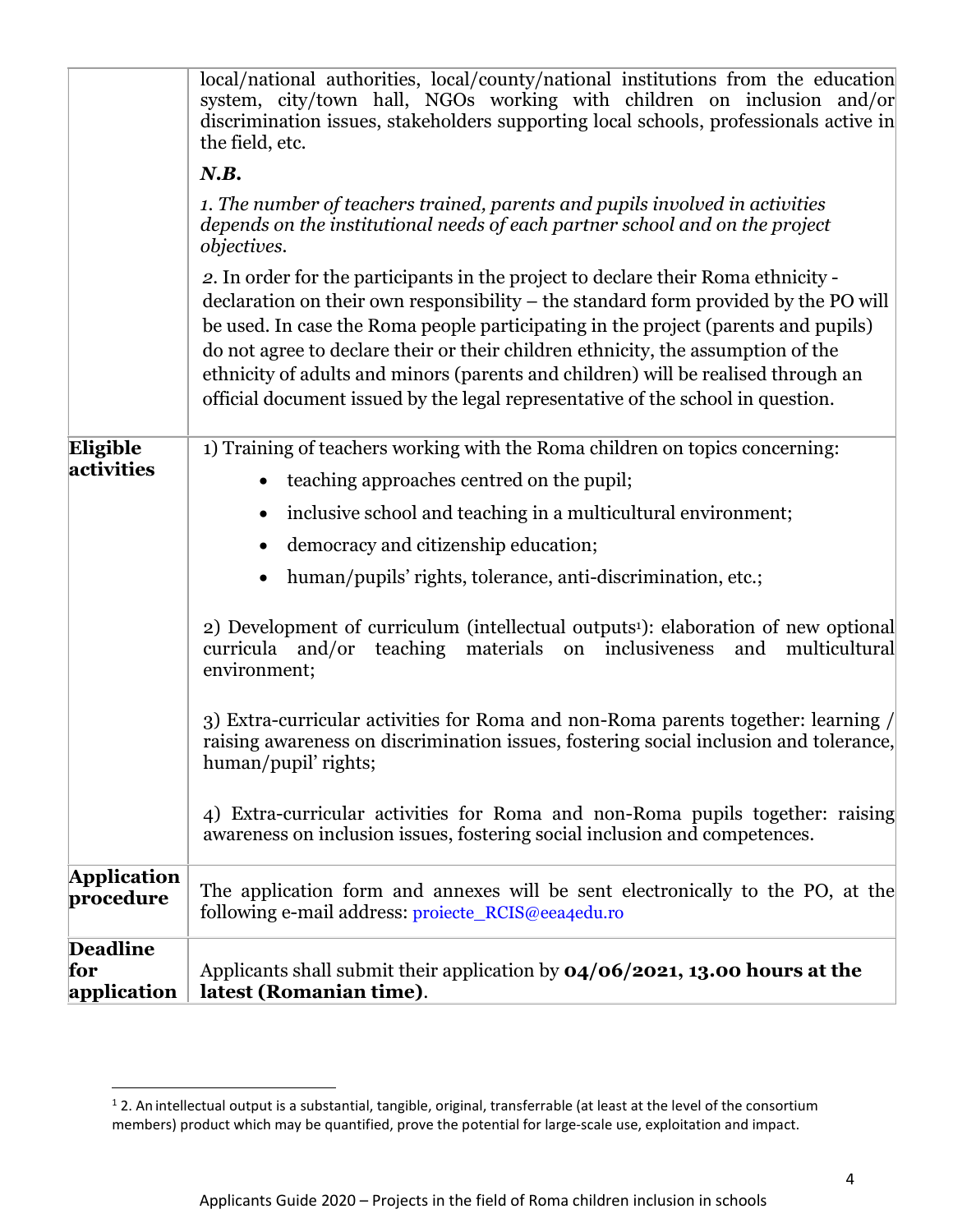| <b>Duration</b>                      | The duration of a national project is between 12 - 24 months.<br>Projects shall start between: $01/10/2021-31/12/2021$                                                                                            |                                                                                                                                                                                                                                                |                               |             |                                                                                                                                    |                         |  |
|--------------------------------------|-------------------------------------------------------------------------------------------------------------------------------------------------------------------------------------------------------------------|------------------------------------------------------------------------------------------------------------------------------------------------------------------------------------------------------------------------------------------------|-------------------------------|-------------|------------------------------------------------------------------------------------------------------------------------------------|-------------------------|--|
| Funding                              | Budget per project: min. 60 000 Euro, max 200 000 Euro, depending on the<br>complexity and the duration of the project.<br>According to the type of applicant, the following allocation of funds will be applied: |                                                                                                                                                                                                                                                |                               |             |                                                                                                                                    |                         |  |
|                                      | <b>Applicant</b>                                                                                                                                                                                                  | (coordinator of the consortium)<br>Grant allocated for the project $(\epsilon)$                                                                                                                                                                | Public<br>institution<br>100% |             |                                                                                                                                    | NGO <sup>2</sup><br>90% |  |
| Eligible<br>and<br>costs<br>payments | <b>Eligible costs</b>                                                                                                                                                                                             | a) project management, implementation and activities costs                                                                                                                                                                                     |                               |             |                                                                                                                                    |                         |  |
| flows:                               | Eligible costs                                                                                                                                                                                                    | Description                                                                                                                                                                                                                                    | Financing<br>mechanism        |             | <b>Amount EURO</b>                                                                                                                 | Rule of<br>allocation   |  |
|                                      | Project<br>management                                                                                                                                                                                             | Project management (e.g.<br>planning, financial<br>management, coordination and<br>communication between<br>partners, offline and online<br>cooperation; organisation of<br>local project activities, safety of<br>participants, travel, etc.; | Scale of unit<br>costs        |             | Contribution to the<br>activities of the<br>project coordinator<br>(coordinator of the<br>consortium)<br>500 EUR per month         | Automatic               |  |
|                                      | and<br>implementation                                                                                                                                                                                             | monitoring, evaluation;<br>information and dissemination<br>(e.g. brochures, leaflets, web<br>information, etc.).                                                                                                                              | Scale of unit<br>costs        | schools)    | Contribution to the<br>activities of the other<br>members of the<br>consortium (partner<br>250 EUR per partner<br>school per month | Automatic               |  |
|                                      | Training,<br>elaboration of<br>curriculum<br>and/or<br>extracurricular<br>activities for                                                                                                                          | 1) Training of teachers working<br>with the Roma children on<br>topics concerning:<br>teaching<br>approaches<br>$\bullet$<br>centred on the pupil;<br>inclusive<br>school<br>and<br>$\bullet$                                                  | Scale of unit<br>costs        | trainers or | Contribution to the<br>elaboration of the<br>intellectual outputs,<br>to activities of the<br>facilitators involved                |                         |  |

 $2$  According to article 6.4.3 of the Regulation on the Implementation of the EEA Financial Mechanism 2014 – 2021, if the applicant is an NGO "the project grant may be up to 90% of eligible expenditure of the project".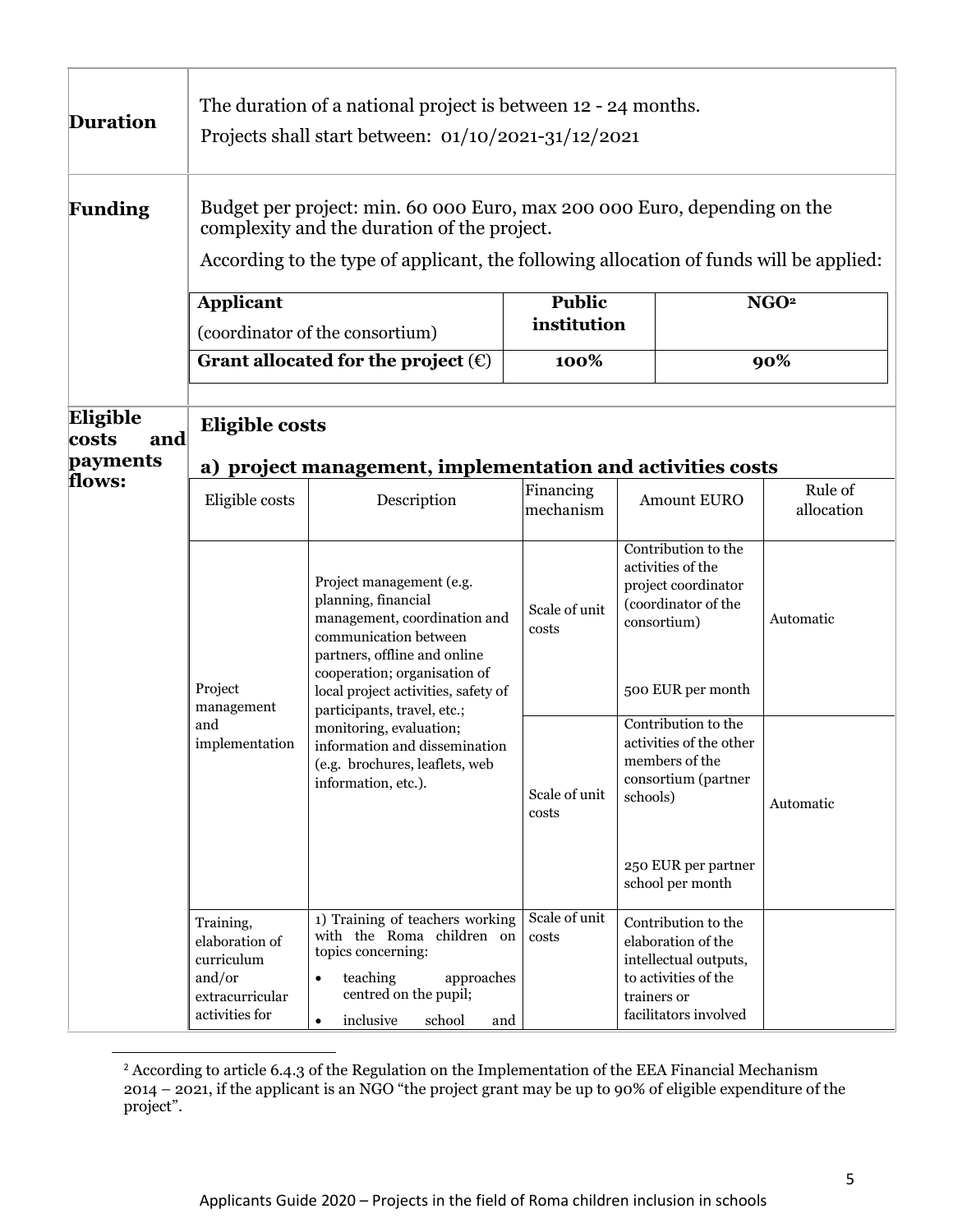| parents and for<br>pupils                                                                                                                | teaching in a multicultural<br>environment;<br>democracy and citizenship<br>$\bullet$<br>education;<br>human/pupil'<br>rights,<br>$\bullet$<br>tolerance,<br>anti-<br>discrimination, etc.;<br>2) Development of curriculum<br>(intellectual<br>outputs):<br>elaboration of new<br>optional<br>and/or<br>curricula<br>teaching<br>materials on inclusiveness and<br>multicultural environment;<br>3) Extracurricular activities for<br>Roma and non-Roma parents<br>together, raising awareness on<br>discrimination issues, fostering<br>social inclusion<br>and<br>anti-<br>discrimination;<br>4) Extracurricular activities for<br>Roma and non-Roma pupils<br>together, raising awareness on<br>inclusion issues, fostering social<br>inclusion and competences.<br>Note: Activities No. 1), 3) and 4)<br>may include preparation<br>hours/days only in well justified<br>cases. | The unit<br>being the<br>staff cost<br>correspondi<br>ng to 1<br>working day<br>(8 working<br>hours) | in training (only<br>activity days) and/or<br>extracurricular<br>activities for parents<br>and for pupils<br>74 EUR/working day<br>/ Romanian expert,<br>trainer or facilitator<br>241 EUR/working<br>day / Liechtenstein,<br>Norway expert<br>214 EUR/working<br>day / Iceland expert | Automatic                                                                                                       |
|------------------------------------------------------------------------------------------------------------------------------------------|--------------------------------------------------------------------------------------------------------------------------------------------------------------------------------------------------------------------------------------------------------------------------------------------------------------------------------------------------------------------------------------------------------------------------------------------------------------------------------------------------------------------------------------------------------------------------------------------------------------------------------------------------------------------------------------------------------------------------------------------------------------------------------------------------------------------------------------------------------------------------------------|------------------------------------------------------------------------------------------------------|----------------------------------------------------------------------------------------------------------------------------------------------------------------------------------------------------------------------------------------------------------------------------------------|-----------------------------------------------------------------------------------------------------------------|
| Organisational<br>costs<br>(accommodation<br>, rent of meeting<br>rooms, meals)<br>for extra-<br>curricular<br>activities with<br>pupils | Only for extra-curricular<br>activities with pupils which take<br>place outside partner schools                                                                                                                                                                                                                                                                                                                                                                                                                                                                                                                                                                                                                                                                                                                                                                                      | Scale of unit<br>costs                                                                               | 20 EUR / pupil or<br>accompanying<br>teacher (if<br>applicable) / day of<br>activity                                                                                                                                                                                                   | Conditional<br>Location of the<br>activity outside<br>partner schools<br>should have duly<br>justified reasons. |

#### **b) travel costs** (unit costs applicable)

Travel costs are granted only to pupils from partner schools, accompanying teacher(s) for minor pupils and accompanying persons for participants with special needs.

| Eligible<br>costs | Description                                                                                                                                                                                                      | Financing<br>mechanism<br>s | Amount                                                                                                                    | Rule of allocation                                                                                                                        |
|-------------------|------------------------------------------------------------------------------------------------------------------------------------------------------------------------------------------------------------------|-----------------------------|---------------------------------------------------------------------------------------------------------------------------|-------------------------------------------------------------------------------------------------------------------------------------------|
| Travel            | Contribution to travel<br>costs for pupils,<br>accompanying teachers<br>$(*)$ and/or<br>accompanying persons<br>$(**)$ for participants<br>with special needs<br>from their place of<br>origin to activity venue | Scale of<br>unit<br>costs   | Distances between $10 - 99$ KM:<br>20 EUR per participant<br>Distances between $100 - 499$ KM:<br>180 EUR per participant | Conditional<br>Only for pupils from<br>partner schools,<br>accompanying<br>teachers and/or<br>accompanying<br>persons.<br>Applicants will |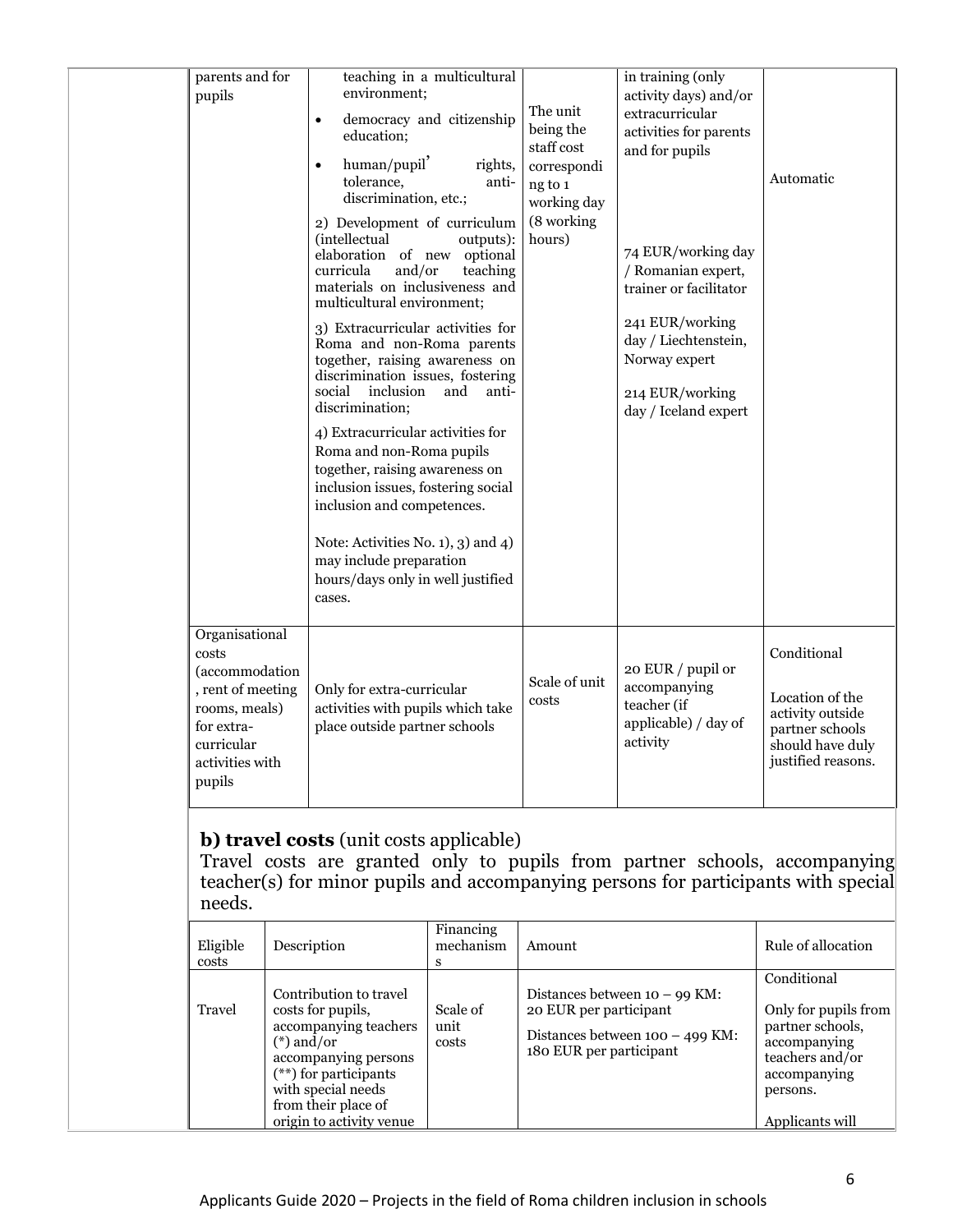| and return |  | justify the financial  |  |
|------------|--|------------------------|--|
|            |  | needs                  |  |
|            |  | related to project     |  |
|            |  | objectives, activities |  |
|            |  | and results.           |  |

(\*) accompanying teacher(s) for minor pupils.

(\*\*) as a general definition an accompanying person is the one who accompanies, in the activity, participants with special needs (i.e. with disabilities) – whether applicants and partner schools staff (teachers working with Roma children), pupils or parents involved in the project - in order to ensure protection, provide support and extra assistance.

For the establishment of the distance band applicable, the applicant shall indicate the distance of one-way travel using the on-line distance calculator available at: [http://ec.europa.eu/programmes/erasmus-plus/resources/distance-calculator\\_en](http://ec.europa.eu/programmes/erasmus-plus/resources/distance-calculator_en)

By default, the place of origin is understood as the place where the sending institution (partner school) is located and the place of venue as the place where the activity is located. No travel costs are provided for the transportation within a locality (if the sending organisation/institution has the same location as the activity).

| Eligible<br>costs                                                                   | Description                                                                         | Financing<br>mechanism<br>S | Amount                                                       | Rule of allocation                                                                                                                    |
|-------------------------------------------------------------------------------------|-------------------------------------------------------------------------------------|-----------------------------|--------------------------------------------------------------|---------------------------------------------------------------------------------------------------------------------------------------|
|                                                                                     |                                                                                     |                             | Distances between $10 - 99$ KM:<br>20 EUR per participant    |                                                                                                                                       |
|                                                                                     |                                                                                     |                             | Distances between $100 - 499$ KM:<br>180 EUR per participant |                                                                                                                                       |
| Travel                                                                              | Contribution to travel                                                              | Scale of<br>unit<br>costs   | Distances between 500-1999 km:<br>275 EUR / participant      | Automatic                                                                                                                             |
|                                                                                     | for DS experts                                                                      |                             | Distances between 2000-2999 km:<br>360 EUR / participant     |                                                                                                                                       |
|                                                                                     |                                                                                     |                             | Distances between 3000-3999 km:<br>530 EUR / participant     |                                                                                                                                       |
|                                                                                     |                                                                                     |                             | Distances between 4000-7999 km:<br>820 EUR / participant     |                                                                                                                                       |
|                                                                                     |                                                                                     |                             |                                                              | Automatic                                                                                                                             |
| Individu<br>al<br>support                                                           | Contribution to<br>accommodation,<br>meals, local transport,<br>etc. for DS experts | Scale of<br>unit<br>costs   | 150 EUR/ day per DS expert                                   | If needed.<br>subsistence for<br>additional 2 travel<br>days could be<br>allocated (one day<br>before and one after<br>the activity). |
| For the establishment of the distance band applicable, the applicant shall indicate |                                                                                     |                             |                                                              |                                                                                                                                       |

# **c) Travel and individual support for DS experts** (unit costs applicable)

e distance band applicable, the appl the distance of one-way travel using the online distance calculator available at: [http://ec.europa.eu/programmes/erasmus-plus/resources/distance-calculator\\_en](http://ec.europa.eu/programmes/erasmus-plus/resources/distance-calculator_en)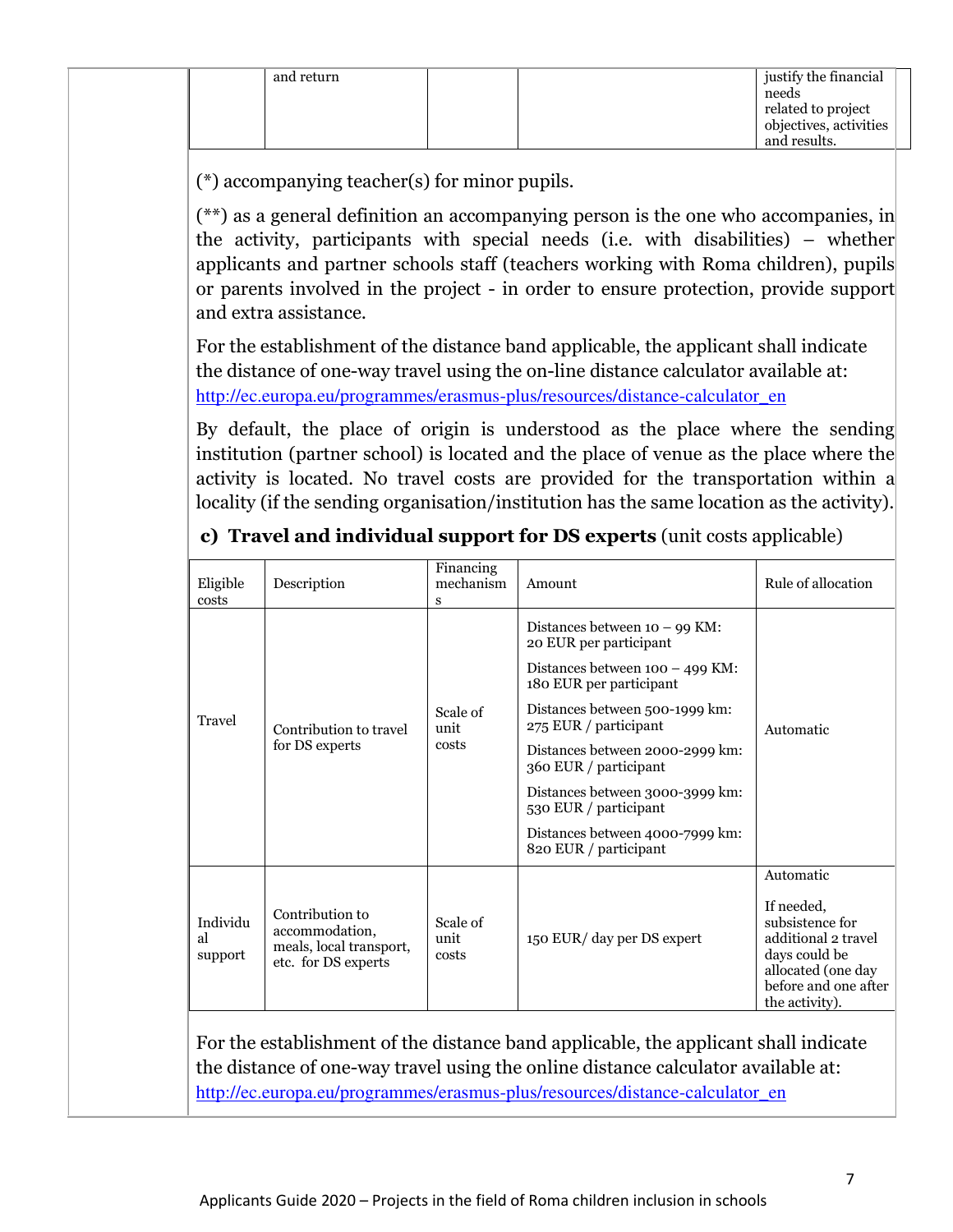By default, the place of origin is understood as the place where the expert is located and the place of venue as the place where the activity is located. No additional travel costs are provided for the transportation between different localities in Romania.

# **d) Special needs support**

The applicant can request additional funds for envisaged staff or participants with special needs. As a general rule, 100% of the real costs proved as necessary for supporting the participation in activities of persons with special needs, including costs related to accompanying persons (if needed), will be allocated (in addition to the travel costs mentioned at point b) above.

If the project is successful, medical certificates shall be provided to the PO, attesting the person's disability, including the need for an accompanying person.

| Eligible costs              | <b>Description</b>                                                      | <b>Financing</b><br>mechanisms                                     | Amount                        | of<br>Rule<br>allocation                                                                                                                                                                         |
|-----------------------------|-------------------------------------------------------------------------|--------------------------------------------------------------------|-------------------------------|--------------------------------------------------------------------------------------------------------------------------------------------------------------------------------------------------|
| Special<br>needs<br>support | Additional<br>costs<br>related<br>with<br>participants<br>special needs | Reimbursement of<br>100%<br>οf<br>to<br>to<br>up<br>eligible costs | 100% of the eligible<br>costs | Conditional:<br>Financial<br>support<br>needs<br>special<br>for<br>(including costs for $\vert$<br>potential<br>я<br>accompanying<br>be<br>must<br>person)<br>motivated in<br>the<br>application |

# **Co-funding:**

- for projects that have a public institution as applicant (coordinator of consortium), the grant will cover 100% of the eligible costs  $-$  no co-funding necessary;
- for projects that have an NGO as applicant (coordinator of consortium), the grant will cover 90% of the eligible costs3. The co-financing could be provided in kind (as voluntary work).

# **Financing mechanism and rule of allocation**

# **Payments flows:**

Project Promoters will receive 60% of the project grant, in advance, within 30 calendar days following the signature of the project contract.

Second advance instalment up to the remaining 40% of the funds shall be paid within 60 days after the receipt of Project Interim Reports providing that the Project Promoter already spent at least 70% of the 1st instalment.

After the assessment and approval of the final report, within 60 days from its

<sup>3</sup> According to article 6.4.3 of the Regulation on the Implementation of the EEA Financial Mechanism 2014 – 2021, if the applicant will be an NGO "the project grant may be up to 90% of eligible expenditure of the project".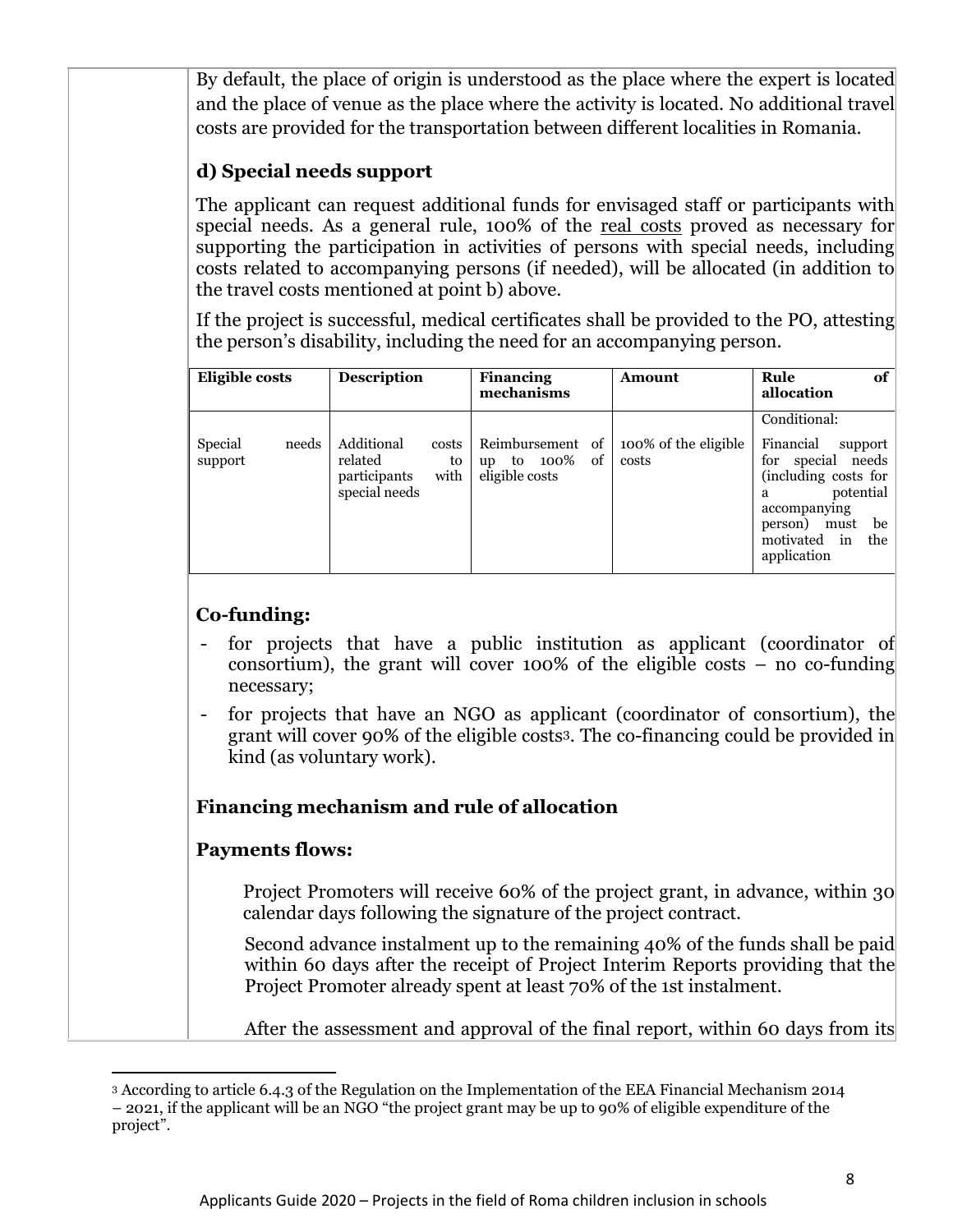|                                               | receipt, the final grant will be established and if it the case the PO will issue a<br>debit note for the remaining unspent funds.                                                                                                                    |
|-----------------------------------------------|-------------------------------------------------------------------------------------------------------------------------------------------------------------------------------------------------------------------------------------------------------|
|                                               | 2. EVALUATION PROCEDURES                                                                                                                                                                                                                              |
| Eligibility<br><b>Rules</b>                   | the application and all annexes required were submitted until the application<br>1.<br>deadline (as announced in the Call for Proposals 2020);                                                                                                        |
|                                               | the applicant is a Romanian public institution or NGO;<br>2.                                                                                                                                                                                          |
|                                               | the consortium contains minimum 5 and maximum 6 Romanian school<br>3.<br>partners;                                                                                                                                                                    |
|                                               | the Declaration of Honour bears the signature of the person legally authorised to<br>$\boldsymbol{4}$<br>sign on behalf of the applicant public institution/organisation, as well as the<br>stamp (if applicable) of this institution/organisation;   |
|                                               | 5. the duration of the proposed project is between 12-24 months.                                                                                                                                                                                      |
|                                               | <b>6.</b> the applicant submitted no more than one application within the present call.                                                                                                                                                               |
|                                               | 7. a school is partner in only one application within the present call.                                                                                                                                                                               |
|                                               | <b>8.</b> the project is not in the situation of requesting double financing                                                                                                                                                                          |
|                                               | Only for the NGOs applicant(s):                                                                                                                                                                                                                       |
|                                               | <b>9.</b> a copy of the updated Statute of the NGO, attesting the name of the current legal<br>representative of the organisation, is attached to the application;                                                                                    |
|                                               | <b>10.</b> a copy of the Fiscal Identity Code (CIF) of the organisation is attached to the<br>application;                                                                                                                                            |
|                                               | 11. a copy of the fiscal certificate, proving the lack of unpaid debts of the<br>organisation to the State budget is attached to the application;                                                                                                     |
|                                               | 12. a copy of the most recent yearly financial statement submitted by the<br>organisation to the Ministry of Public Finances is attached to the application.                                                                                          |
|                                               | Only for the private partner school(s):                                                                                                                                                                                                               |
|                                               | <b>13.</b> a copy of the Accreditation or Authorisation Certificate issued by the Romanian<br>Agency for Quality Assurance in the Pre-university Education (ARACIP), valid<br>for the entire duration of the project, is attached to the application. |
|                                               | <b>NB:</b> if one or more of the eligibility criteria is/are not fulfilled by the applicant, the<br>proposal is declared ineligible by the PO and it is withdrawn from further<br>evaluation.                                                         |
| <b>Minimum</b><br>number of<br>countries      | $\mathbf{n}/\mathbf{a}$<br>Projects will be implemented only in Romania by the Romanian members of the<br>consortium.                                                                                                                                 |
| Number of<br>partners in<br>the<br>consortium | Minimum 5 and maximum 6 partner schools, together with one coordinator.                                                                                                                                                                               |
|                                               | Projects will be assessed against the following criteria:                                                                                                                                                                                             |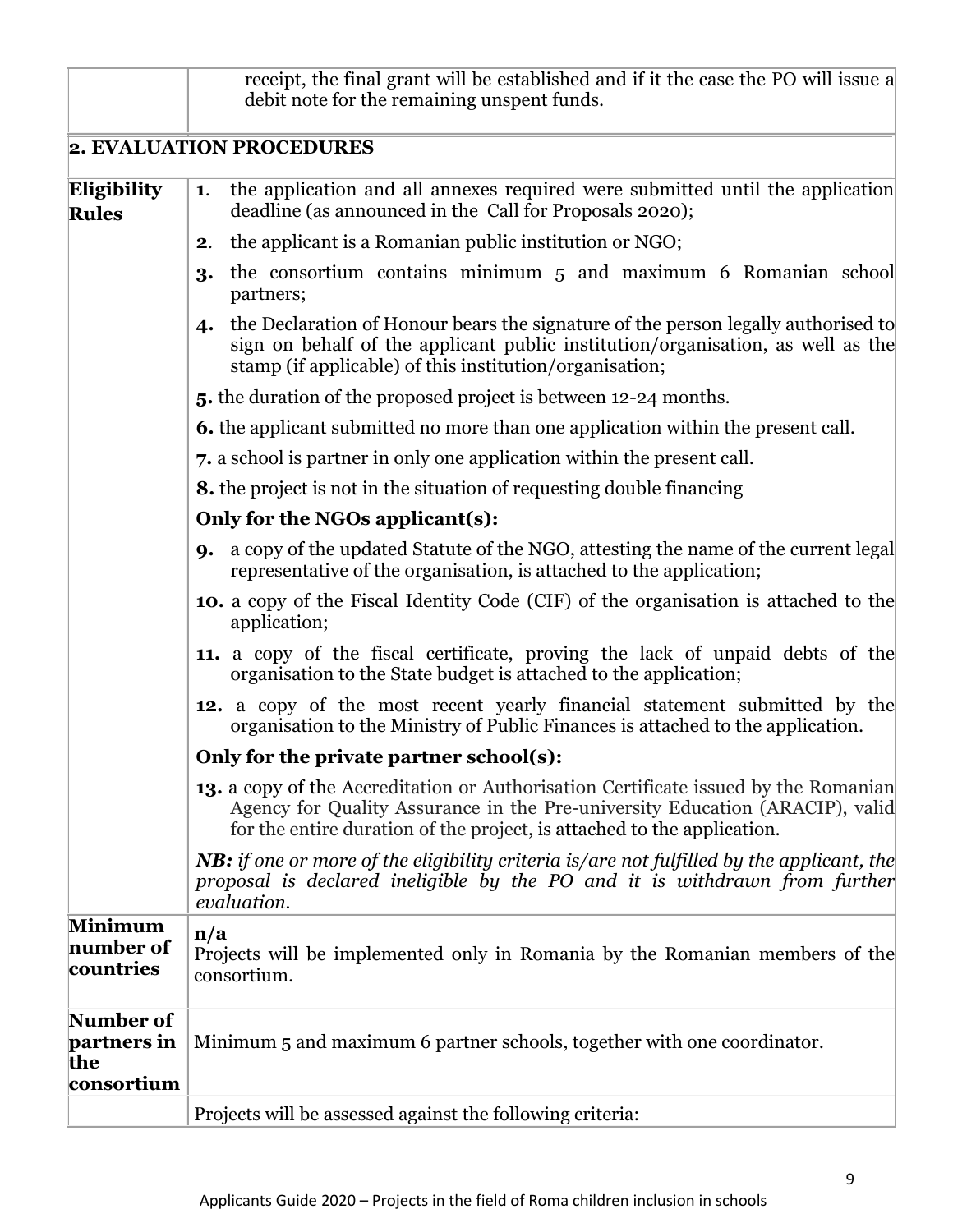| Grant<br><b>Awarding</b><br>Criteria | <b>1. Relevance:</b> the project objectives and expected results are relevant for the<br>specific outcome of the RCIS field (presented in the Call for Proposals 2020).<br>The objectives are SMART (specific, measurable, achievable, relevant and time-<br>bound) and refer to the specific topics and target groups (20 points);                                                                                                                                                                                                                                                                                                                                                                                                                                                                                      |
|--------------------------------------|--------------------------------------------------------------------------------------------------------------------------------------------------------------------------------------------------------------------------------------------------------------------------------------------------------------------------------------------------------------------------------------------------------------------------------------------------------------------------------------------------------------------------------------------------------------------------------------------------------------------------------------------------------------------------------------------------------------------------------------------------------------------------------------------------------------------------|
|                                      | <b>2. Innovative character:</b> the project provides innovative solutions and/or<br>complementarity to other initiatives or projects already carried out by the<br>consortium members, leading to high quality training, teaching, learning and<br>institutional development in partner schools in the field of RCIS (10 points);                                                                                                                                                                                                                                                                                                                                                                                                                                                                                        |
|                                      | <b>3. Quality of the work:</b> the organisation of the project work is clear and<br>appropriate for fulfilling the objectives. The tasks/activities distributed to the<br>partners guarantee the results achieved in due time and within the requested<br>budget. The implementation timeline is realistic and appropriate (10 points);                                                                                                                                                                                                                                                                                                                                                                                                                                                                                  |
|                                      | 4. Cost effectiveness: the proposed project is cost effective in terms of budget<br>requested to implement the planned activities and to achieve the planned<br>results (10 points);                                                                                                                                                                                                                                                                                                                                                                                                                                                                                                                                                                                                                                     |
|                                      | 5. Quality of the partnership (consortium): the partnership has all the<br>professional competences, expertise and experience required to implement the<br>project activities and to achieve the objectives and results. Tasks are adequately<br>distributed among partners.                                                                                                                                                                                                                                                                                                                                                                                                                                                                                                                                             |
|                                      | As the professional competences, expertise and experience of the applicant are<br>crucial, in order to obtain the maximum score at this item, the applicant should<br>prove a solid experience in the field of RCIS, with results obtained by<br>implementing and coordinating so far a minimum of 3 projects in this field; in<br>each of these projects, schools should have been involved and coordinated by<br>the applicant; the applicant should indicate the links to the websites where<br>these projects and their results are available. Score of the item: 20 points;                                                                                                                                                                                                                                         |
|                                      | <b>6. Impact:</b> foreseeable impact on target groups and institutions is clearly<br>defined. Measures to ensure this impact are detailed. There are clear and<br>effective measures established to increase pupils' level of satisfaction regarding<br>their involvement in the awareness raising activities on inclusion issues. There<br>are clear and effective procedures in order to measure the percentage of Roma<br>pupils involved in the project, experiencing decreased discrimination from the<br>part of the teachers and non-Roma pupils in partner schools at the end of the<br>project. There are clear and effective procedures in order to measure the share<br>(%) of school's staff who declare better skills / competences regarding the Roma<br>inclusion, at the end of the project (20 points); |
|                                      | 7. Dissemination: the dissemination and transfer of results activities will allow<br>optimal use of results beyond the partners and lifetime of the project, during<br>and after the contractual period (10 points).                                                                                                                                                                                                                                                                                                                                                                                                                                                                                                                                                                                                     |
|                                      | A project can receive maximum 100 points. A project can receive<br>funding if it has accumulated at least 60 points; under this score<br>the project is rejected.                                                                                                                                                                                                                                                                                                                                                                                                                                                                                                                                                                                                                                                        |
|                                      | 3.CONTRACTUAL PROCEDURES                                                                                                                                                                                                                                                                                                                                                                                                                                                                                                                                                                                                                                                                                                                                                                                                 |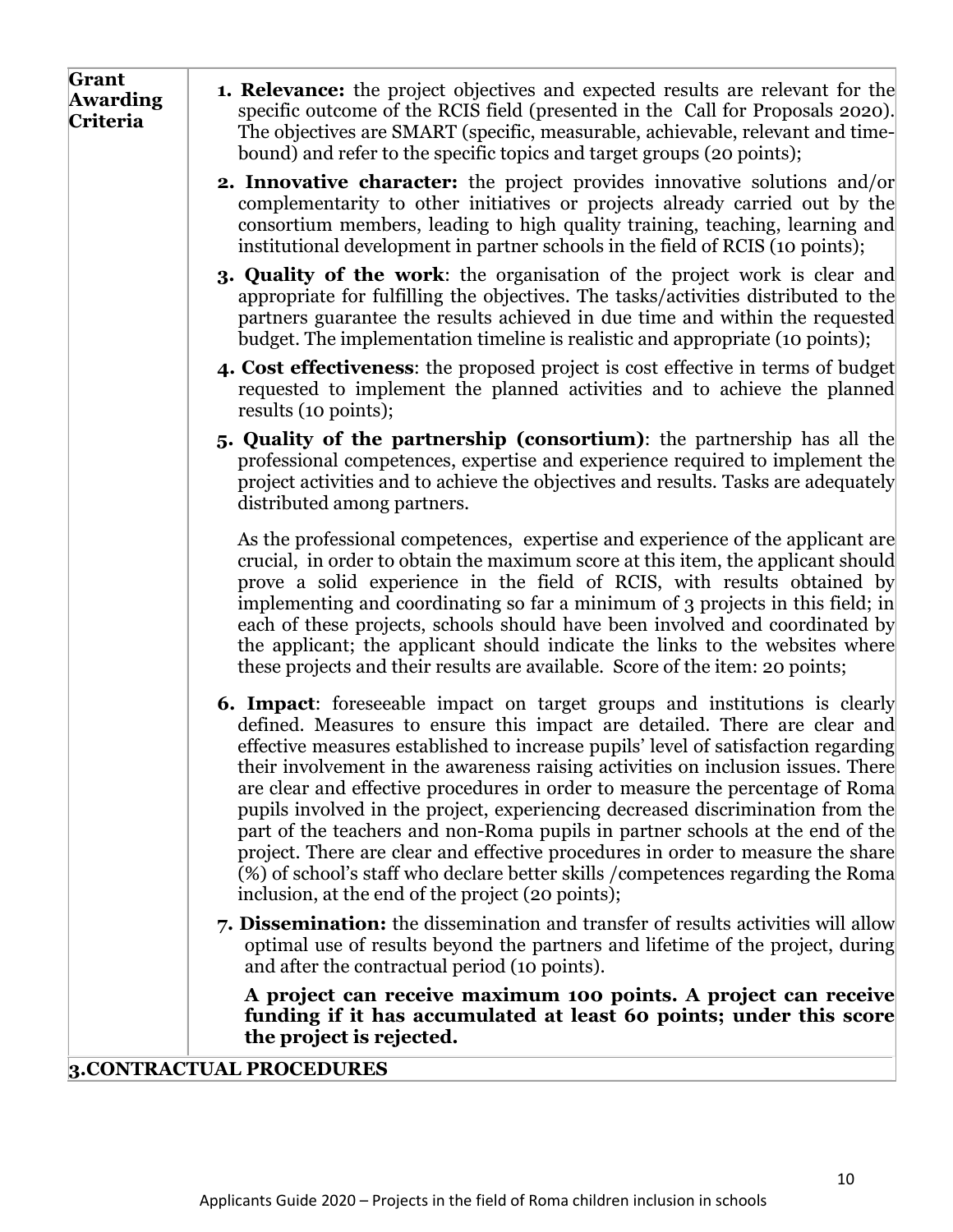| <b>Estimated</b><br>date of<br>sending<br>preliminary<br>information<br>about<br>selection<br>results | 02.08.2021                                                                                                                                                                                                                                                                                                                                                                                                                                                             |  |
|-------------------------------------------------------------------------------------------------------|------------------------------------------------------------------------------------------------------------------------------------------------------------------------------------------------------------------------------------------------------------------------------------------------------------------------------------------------------------------------------------------------------------------------------------------------------------------------|--|
| <b>Contracting</b>                                                                                    | The Project Promoter will sign Partnership Agreements (in Romanian language)<br>with each partner school.                                                                                                                                                                                                                                                                                                                                                              |  |
|                                                                                                       | The Project Promoter will receive the electronic version of the contract after the<br>publication of the selection results and shall send by post to the Programme<br>Operator two original copies of the contract, stamped (if it is the case) and signed by<br>the legal representative of the Project Promoter together with copies of partnership<br>agreements, within maximum 10 working days following its receipt date.                                        |  |
|                                                                                                       | Please note that the PO reserves its right to conclude the contracts only if all the<br>conditions set above are accomplished.                                                                                                                                                                                                                                                                                                                                         |  |
| <b>Reporting</b>                                                                                      | The Project Promoter (PP) shall submit an Interim Report by the middle of the<br>contractual period, including information on the project progress, on implementing<br>the planned activities and achieving the results, jointly with a financial statement.<br>After the approval of the Project Interim Report, the second advance installment<br>shall be paid, providing that the Project Promoter already have spent at least 70% of<br>previous advance payment. |  |
|                                                                                                       | The final report shall be submitted by the Project Promoter within 2 months after<br>the end of the project. After the assessment and approval of the final report, within<br>60 days from its receipt, the final grant will be established and if it the case the PO<br>will issue a debit note for the remaining unspent funds.                                                                                                                                      |  |
|                                                                                                       | The selected projects will report on results achievement based on the outputs 5.1,<br>5.2, 5.3, 5.4 and outcome 5 indicators from the results framework in the programme<br>agreement.                                                                                                                                                                                                                                                                                 |  |
| 4. SELECTION OF THE APPLICATIONS                                                                      |                                                                                                                                                                                                                                                                                                                                                                                                                                                                        |  |
|                                                                                                       | The PO has the entire responsibility for organising the selection process and<br>taking the grant award decision. The selection process consists in an administrative/<br>formal eligibility check and a qualitative assessment.                                                                                                                                                                                                                                       |  |
|                                                                                                       | The administrative/ eligibility check is performed by the PO's experts, members of<br>the Programme Implementation Unit, using the specific check-list whose elements<br>were presented in the Section 2 of the "Evaluation Procedures Chapter - Eligibility<br>Rules." These elements will be verified.                                                                                                                                                               |  |
|                                                                                                       | After finalising the administrative/eligibility check, a list of eligible projects will be<br>drafted and the eligible applications will be submitted to the external evaluation<br>experts.                                                                                                                                                                                                                                                                           |  |
|                                                                                                       | For the qualitative assessment, the elements in the section 2 of the "Evaluation"<br>Procedures section – Grant award criteria" will be evaluated. Each application will<br>be assessed by two external evaluation experts, in a fully transparent way,                                                                                                                                                                                                                |  |